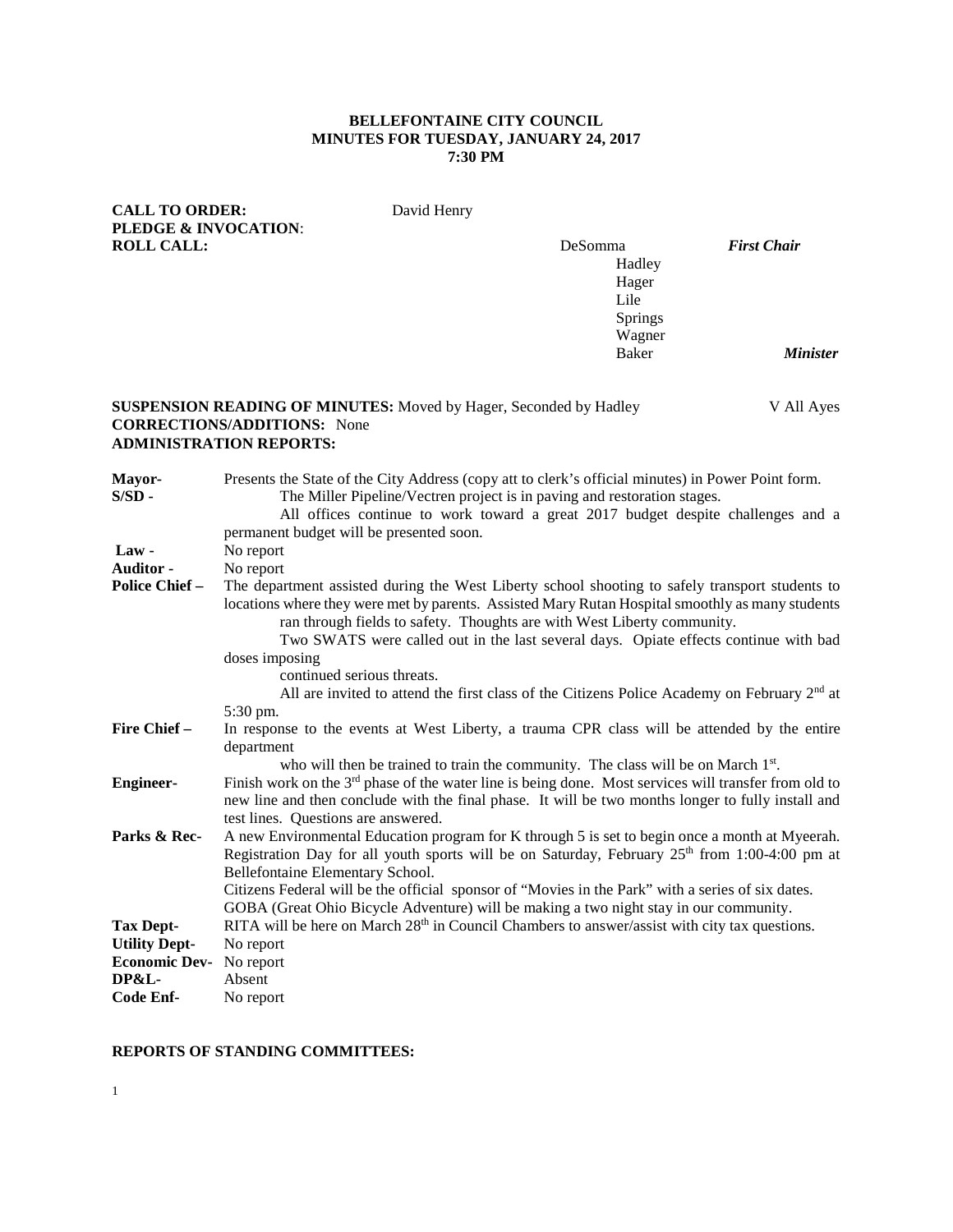| <b>Rules -</b>     | A replacement for page #5 of the City Council Rules was handed out to all.                                                                                      |
|--------------------|-----------------------------------------------------------------------------------------------------------------------------------------------------------------|
|                    | Discussing possible dates with Wes Dodds for a derelict housing meeting. Council members have<br>been riding with Mr. Dodds in relation to derelict properties. |
| <b>Finance -</b>   | Explained ordinances on the agenda. Will be amending Ordinance 7-01 when it comes to the floor.                                                                 |
| <b>Utilities -</b> | No report                                                                                                                                                       |
| Safety -           | No report                                                                                                                                                       |
| <b>Streets -</b>   | Explained ordinance on the agenda                                                                                                                               |
|                    | <b>Sidewalks, Curbs &amp; Parks</b> – Attended a Shade Tree Committee meeting last Wednesday.                                                                   |
| Audit -            | No report                                                                                                                                                       |

**COMMUNICATIONS FROM CITIZENS:** Jeremy LeVan, 4198 US Rt. 68, West Liberty, here to explain the labor intensive project of South Main St. The project has included digging in abandoned lines, Vectren drilling lines to make sure they are abandoned, digging in cast iron lines of odd sizes and trying to fit tie ins, two concrete levels under Main Street, certa valve issues, terrible locating services. Two thirds of the project has been completed and testing will start.

Concerning the rezoning project, still working with architect on updating and rezoning of civil plans. Looking for possible tax abatement. Questions answered.

#### **INTRODUCTION OF ORDINANCES:**

#### **1. ORDINANCES FOR 1ST READING**

17-02 A. AN ORDINANCE VACATING A CERTAIN ALLEY IN THE VICINITY OF WALNUT STREET AND WEST BROWN AVENUE IN THE CITY OF BELLEFONTAINE, TOWNSHIP OF LAKE, LOGAN COUNTY, OHIO. **STREETS**

| $3RR -$    | Moved by Hadley, seconded by Lile | V All Ayes |
|------------|-----------------------------------|------------|
| Passage -  |                                   |            |
| Adoption - |                                   |            |

*Law Director Stolly advises that a hearing is not required for the alley vacation under the Ohio Revised Code*

R17-03 B. A RESOLUTION AMENDING RESOLUTION NO. R88-19, AS AMENDED BY RESOLUTION NO. R16-43, AUTHORIZING THE EXPANSION OF THE GEOGRAPHIC SIZE OF A COMMUNITY REINVESTMENT AREA. **FINANCE**

| $3RR -$   | Moved by Baker, seconded by DeSomma | V All Ayes |
|-----------|-------------------------------------|------------|
| Passage - |                                     |            |
| Adoption- |                                     |            |

17-04 C. AN ORDINANCE AMENDING FURTHER ORDINANCE NO. 98-24 REGARING THE FIXED ASSET INVENTORY AMOUNT FOR PURPOSES OF THE CITY AUDITOR'S FIXED ASSET INVENTORY AND DECLARING AN EMERGENCY IN THE CITY OF BELLEFONTAINE, OHIO. **FINANCE**

| 3RR -     | Moved by Baker, seconded by Wagner | V All Ayes |
|-----------|------------------------------------|------------|
| Passage - |                                    |            |
| Adoption- |                                    |            |

#### **2. ORDINANCES FOR 2ND READING**

2